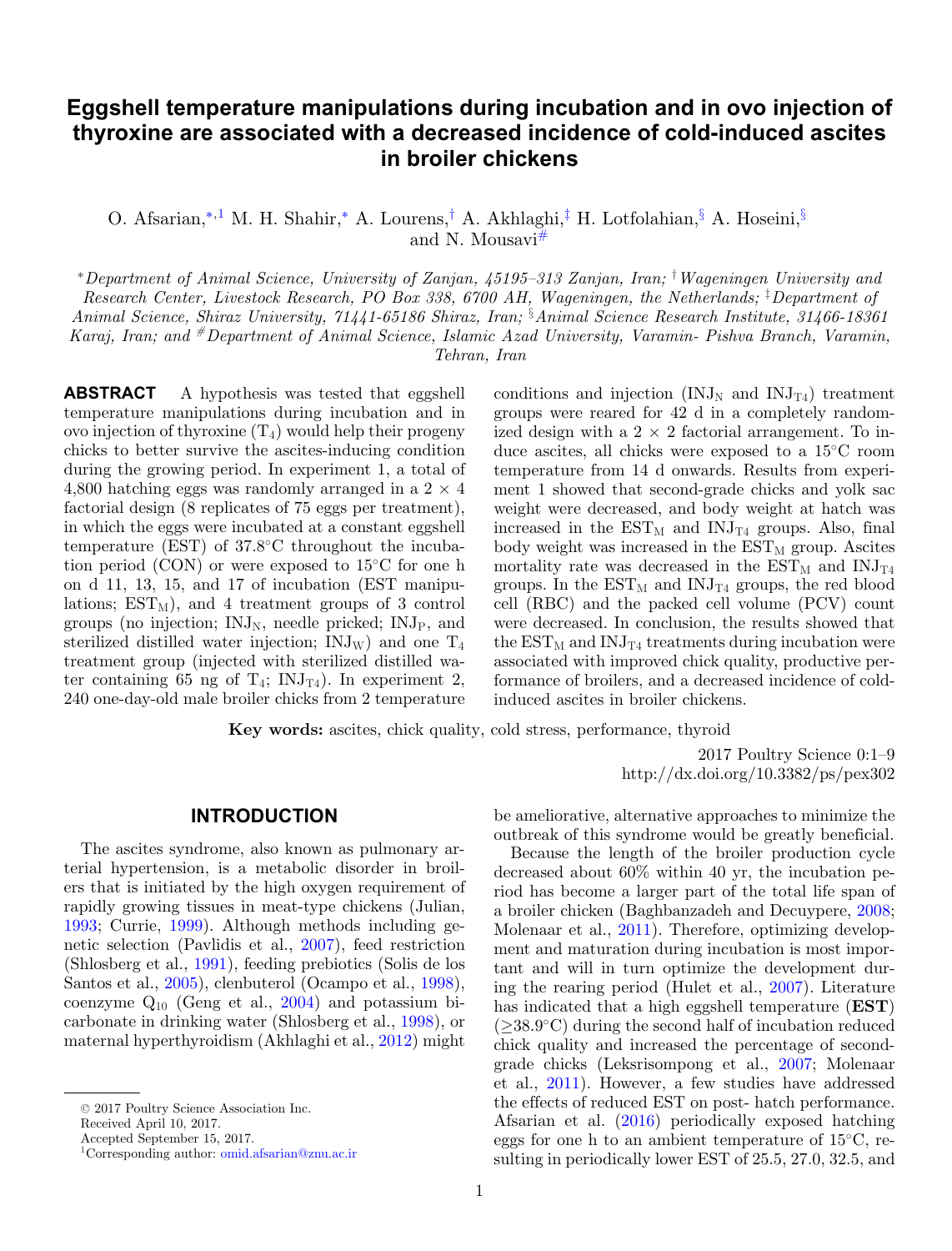$36.0\degree$ C, respectively, at d 11, 13, 15, and 17 of incubation for a maximum period of one hour. Periodically cooling of hatching eggs below 37.8◦ EST during the plateau phase improved chick quality and development and reduced post-hatch ascites mortality in chicks exposed to low environmental temperatures.

There are some ambiguities in literature concerning thyroid hormones' role in the incidence of ascites syndrome. Several researchers have reported that the use of thyroid hormones can cause ascites syndrome in broiler chickens (Buys et al., [1998\)](#page-7-10), which has been attributed to the increased basal metabolic rate and oxygen consumption of tissues (Bobek et al., [1977\)](#page-7-11). On the other hand, chickens with ascites syndrome are not capable of maintaining sufficient levels of thyroid hormones, and these birds show considerably lower concentrations (Luger et al., [2001\)](#page-7-12). This study postulated that broiler chickens exhibit ascites syndrome due to hypothyroidism. Also, Akhlaghi et al. [\(2012\)](#page-7-5) reported that triiodothyronine  $(\mathbf{T}_3)$  and thyroxine  $(\mathbf{T}_4)$  concentrations decreased in cold-exposed ascetic birds. These researchers showed that the addition of  $T_4$  in drinking water of the breeder hens prevent reduction of  $T_4$ levels in the cold-exposed chickens. Accordingly, ascites mortality rate has been reported to be associated with hyperthyroidism in broiler chickens in cold conditions (Luger et al., [2002\)](#page-7-13). However, the development of embryos is closely associated with metabolic status. In other words, although the shortage of oxygen supply in ascetic birds seems to be related to cardiovascular complications, the role of thyroid hormones in the development of embryonic organs, especially the lungs, should not be ruled out.

As far as we know, there are no reports on in ovo injection of  $T_4$  during incubation. Also, the association between in ovo injection of  $T_4$  and the plausible decreasing effect on ascites incidence in broiler chickens has not been reported previously. Moreover, there is an unclear relationship between EST manipulation during incubation and in ovo injection of  $T_4$  on the thermal resistance and the incidence of ascites in broiler chickens grown in a cold ambient condition. Therefore, the aim of the present study was to evaluate the effects of EST alteration and in ovo injection of  $T_4$  on the incidence of ascites syndrome caused by post-hatch low temperature exposure in broiler chickens.

### **MATERIALS AND METHODS**

### *Experimental Design*

Two experiments were performed hypothesizing that low EST manipulation during incubation and in ovo injection of  $T_4$  would help their progeny chicks to better survive ascites-inducing conditions during the growing period. The first experiment ended at hatching when embryonic mortality, chick quality, and hatchability were determined. In the second experiment, the chicks were reared until slaughtering at 42 d of age when

body weight (**BW**), feed intake (**FI**), feed conversion ratio (**FCR**), and mortality were determined, as well as ascites mortality, immune cell count, and thyroid hormones status. This experiment was conducted under a protocol approved by the Animal Care and Welfare Committee of our institute.

# *Incubation (Experiment 1)*

A total of 6,000 hatching eggs of approximately similar weights  $(65 \pm 6.5 \text{ g})$  was collected from a 36-weekold Arian breeder flock (Babolkenar Arian Line Breeding Center, Babolkenar, Iran). The eggs were stored for 3 d under standard conditions (18◦C and 65% relative humidity) and then incubated in a single incubator with a total setting capacity of 16,800 eggs (Petersime, Zulte, Belgium). The eggs were incubated at 37.8◦C machine temperature and at a relative humidity of 55 to 60% during the first 10 d of incubation. On d 11 of incubation, the eggs were candled as specified by Ernst et al. [\(2004\)](#page-7-14), and infertile eggs, cracked eggs, or eggs containing dead embryos were removed and discarded. After candling, a total of 4,800 hatching eggs was randomly allotted to 8 treatment groups. Each group consisted of 8 replicates of 75 eggs (600 eggs/treatment group in total). This experiment was performed in a  $2 \times 4$  factorial arrangement with incubation temperature group and injection process as factors. The eggs were further incubated at a constant EST of 37.8◦C throughout the incubation (**CON**) or exposed to 15◦C machine temperature for one h on d 11, 13, 15, 17 of incubation (eggshell temperature manipulations;  $EST_M$ ). Next, eggs in each temperature treatment were subjected to one of the following treatments: no injection  $(INJ_N)$ , needle- pricked  $(INJ_P)$ , sterilized distilled water injection  $(0.5 \text{ mL}; \textbf{INJ}_W)$ , or T4 injection (0.5 mL of sterilized distilled water containing 65 ng of  $T_4$ ; **INJ**<sub>T4</sub>).

All injected solutions were prepared on the d of injection using distilled water.  $T_4$  (Iran Hormone Drug Co., Tehran, Iran) was dissolved in the diluent to achieve the final concentration of 65 ng per injection. The diluent and the  $T_4$  solution were then autoclaved at 121 $°C$  for 15 min and were subsequently allowed to cool down to 37.8◦C before injection. The volume of injections was set at 0.5 mL for all treatment groups. The injection practice was done on d 18 of incubation by using of a syringe equipped with a 27-gauge needle. Injection depth was approximately 2.5 cm from the top of the blunt end of the egg. The detailed injection procedure was described previously by Zhai et al. [\(2011a;](#page-8-3)[b\)](#page-8-4) and Ebrahimi et al. [\(2012\)](#page-7-15).

At hatching, a total of 16 chicks per treatment was randomly selected to determine chick weight and then killed by cervical dislocation to measure yolk free body weight (**BWYF**) and yolk sac weight (**YW**). After hatching, the chicks were classified as first or second grade, for which the chicks that were clean and without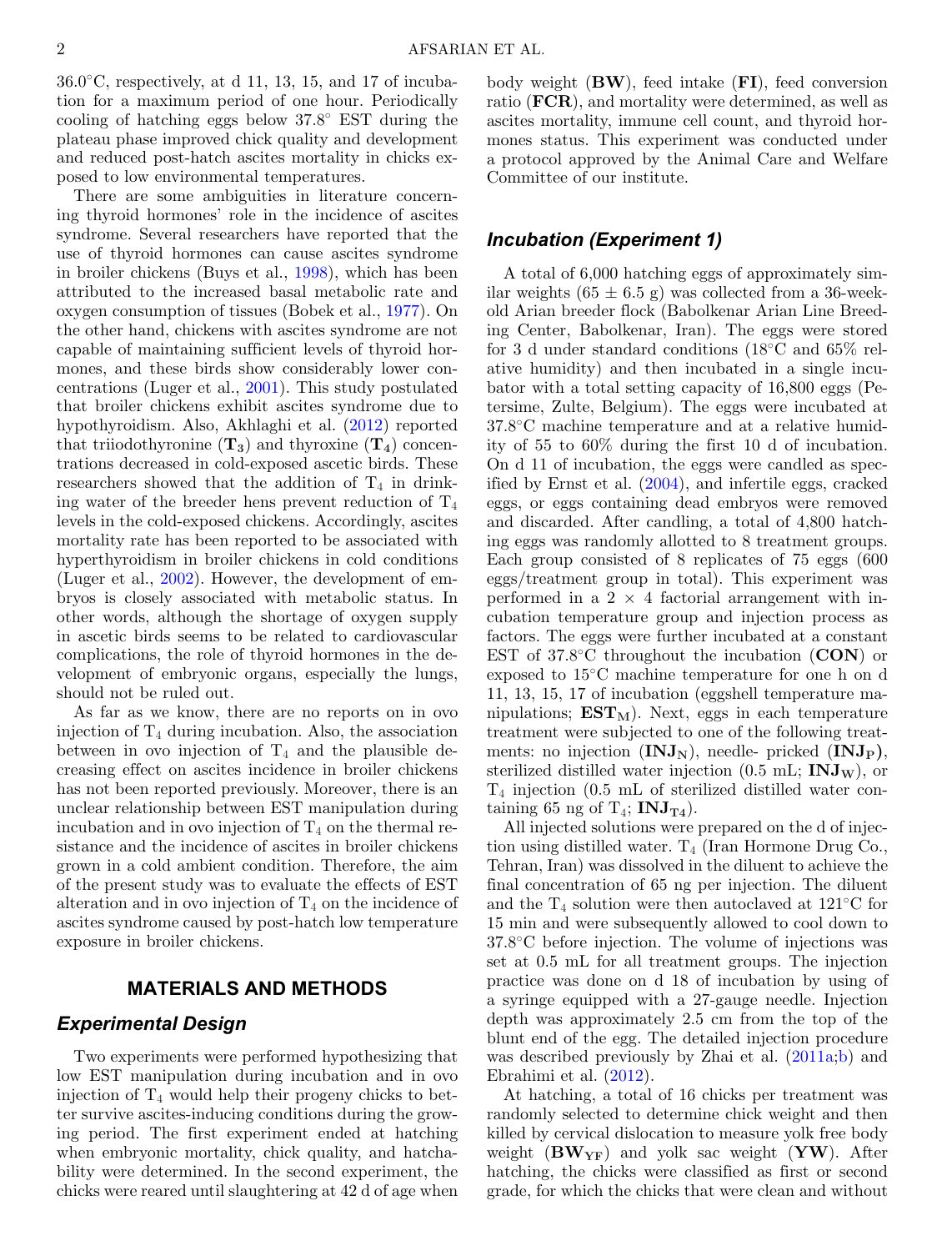lesions or deformities were classified as first grade and other chicks were classified as second grade (Molenaar et al., [2011\)](#page-7-7). The rates of embryonic mortality, hatchability, and culled chicks were expressed as a percentage of fertile eggs (Molenaar et al., [2011\)](#page-7-7). Unhatched eggs were opened to determine the fertility and stage of embryonic mortality at zero to 3 d, 4 to 14 d, 15 to 18 d, or 19 to 21 d, according to Hamburger and Hamilton  $(1951).$  $(1951).$ 

# *Grow-out (Experiment 2)*

A total of 240 male chicks from incubation temperature (CON and  $\text{EST}_{\text{M}}$ ) and injection process (INJ<sub>N</sub> and  $\text{INJ}_{\text{T4}}$ ) groups was selected for a 42-day grow-out period. Room temperature was set at 32◦C on the first d of age and decreased to 23◦C gradually by 3◦C/wk until 21 d of age. Afterwards, ascites-inducing conditions were provided according to Akhlaghi et al. [\(2012\)](#page-7-5). All groups were reared under 15◦C until the end of the experiment (between 22 and 42 d). The chicks were exposed to 23 h light and one h darkness through the end of the study. The study was conducted in a  $2 \times 2$  factorial arrangement with incubation temperature (CON and  $EST_M$ ) and injection process (INJ<sub>N</sub> and INJ<sub>T4</sub>) groups as factors. Each replicate was reared on a floor pen (1.5  $\times$  1.5 m) covered with wood shavings. The birds were randomly assigned to the replicates (4 replicates of 15 chicks per treatment) and were fed a conventional mash broiler starter diet (22% CP and ME 2,850 kcal/kg of diet) between d one to 13, grower diet (21.1% CP and ME 2,896 kcal/kg of diet) between d 14 to 28, and a finisher diet (19.1% CP and ME 2,958 kcal/kg of diet) between d 29 to 42. The diets met or exceeded the strain requirement as appropriate. Feed and water were provided ad libitum throughout the study.

The BW was monitored on a weekly basis. The FCR was determined on a pen basis using the weekly BW and feed consumption values. At 42 d of age, blood samples were taken from the brachial vein into EDTA-coated tubes. Approximately 1 mL of blood was taken for determination of red blood cells (**RBC**) and packed cell volume (**PCV**). RBC were counted in a hemocytometer chamber using Natt and Herrick's solution to obtain a 1:200 blood dilution (Maxwell et al., [1986\)](#page-7-17). PCV percentage was determined by centrifugation of microhematocrit capillary tubes at  $1,800 \times g$  for 12 min at room temperature (Schalm et al., [1975\)](#page-7-18). Also, 0.5 mL of blood was taken from each bird and used to prepare a blood smear slide. The slides were stained using a hematology staining kit (Polysciences Inc, Warrington, PA), air dried, and stored in a slide box. Heterophil/lymphocyte ratio was measured under  $1,000 \times$ magnifications using light microscopy.

Another blood portion was centrifuged (12 min at  $1,800 \times g$ , and the plasma was stored at – 20°C for further analysis (Tankson et al.,  $2002$ ). Plasma  $T_3$  and T4 concentrations were analyzed using commercially

available kits (Pars Azmon, Tehran, Iran) validated for blood plasma of chickens (Akhlaghi et al., [2012\)](#page-7-5). Briefly, samples were diluted at a rate of 1 to 5 with the dilution buffer to validate for parallelism and recovery rate. The concentrations of  $T_3$  and  $T_4$  were calculated from a standard curve, ranging between 0.5 to 300.0 and 0.03 to 10.0 ng/mL for  $T_3$  and  $T_4$ , respectively  $(r > 0.99)$ . Using a calibrator solution  $(T_4 =$  $0.00 \text{ ng/mL}$ , serial dilutions (at the ratios of 1:2, 1:4, 1:8, and 1:16) were made for 4 plasma samples with known  $T_4$  concentrations to control for linearity. Each sample was evaluated in duplicate. The mean recovery rates were 90, 96, 103, and 109% for the dilution rates of 1:2, 1:4, 1:8, and 1:16, respectively. This procedure also was implemented for  $T_3$  with recovery rates of 92, 95, 101, and 104% for the serially diluted samples. Mortality rate was recorded daily and necropsies performed daily for diagnosis of ascetic birds (Luger et al., [2002\)](#page-7-13). The ascites incidence was presented as the cumulative ascites mortality throughout the production period, plus ascites observed at necropsy on d 42. At the end of rearing, 8 birds per treatment were killed to weigh the heart, liver, spleen, and bursa of Fabricius.

# *Statistical Analysis*

The data were analyzed using SAS (SAS Institute, [2002\)](#page-7-19). Analyses for percentage data, including hatchability, embryonic mortality, and chick quality, were conducted after square root of arc-sine transformation of data. Significant differences between treatment means were determined by the Duncan's multiple range tests. Data from the rearing period of experiment 2 were analyzed using the general linear model (**GLM**) procedure. Total mortality and mortality due to ascites were analysed with a logistic regression model by the GENMOD procedure of the same package. Differences among treatments were considered by the Duncan's multiple range tests. In all cases, a difference was considered significant at  $P \leq 0.05$ .

#### **RESULTS**

The EST was more influenced in young embryos than in older embryos. Therefore, reducing temperature at d 17 of incubation had only a small effect on the EST (see Afsarian et al., [2016\)](#page-6-0). The hatchability of fertile eggs was not affected by experimental treatments; however, the percentage of first-grade chicks was increased by  $EST_M$  and  $INJ_{T4}$  treatments (Table [1\)](#page-3-0). Embryonic mortality rate in the third wk of incubation was significantly increased by  $\text{EST}_{\text{M}}$  ( $P = 0.01$ ; Table [1\)](#page-3-0).

The BW and  $BW_{YF}$  at hatching were higher in the  $EST_M$  treatments than in the CON (Table [2\)](#page-3-1). Also, YW in  $EST_M$  ( $P = 0.03$ ) and  $INJ_{T4}$  ( $P = 0.001$ ) was lower as compared to the control treatments (Table [2\)](#page-3-1).

Final BW at the end of the rearing period in the  $EST_M$  group was 126 g higher than that recorded for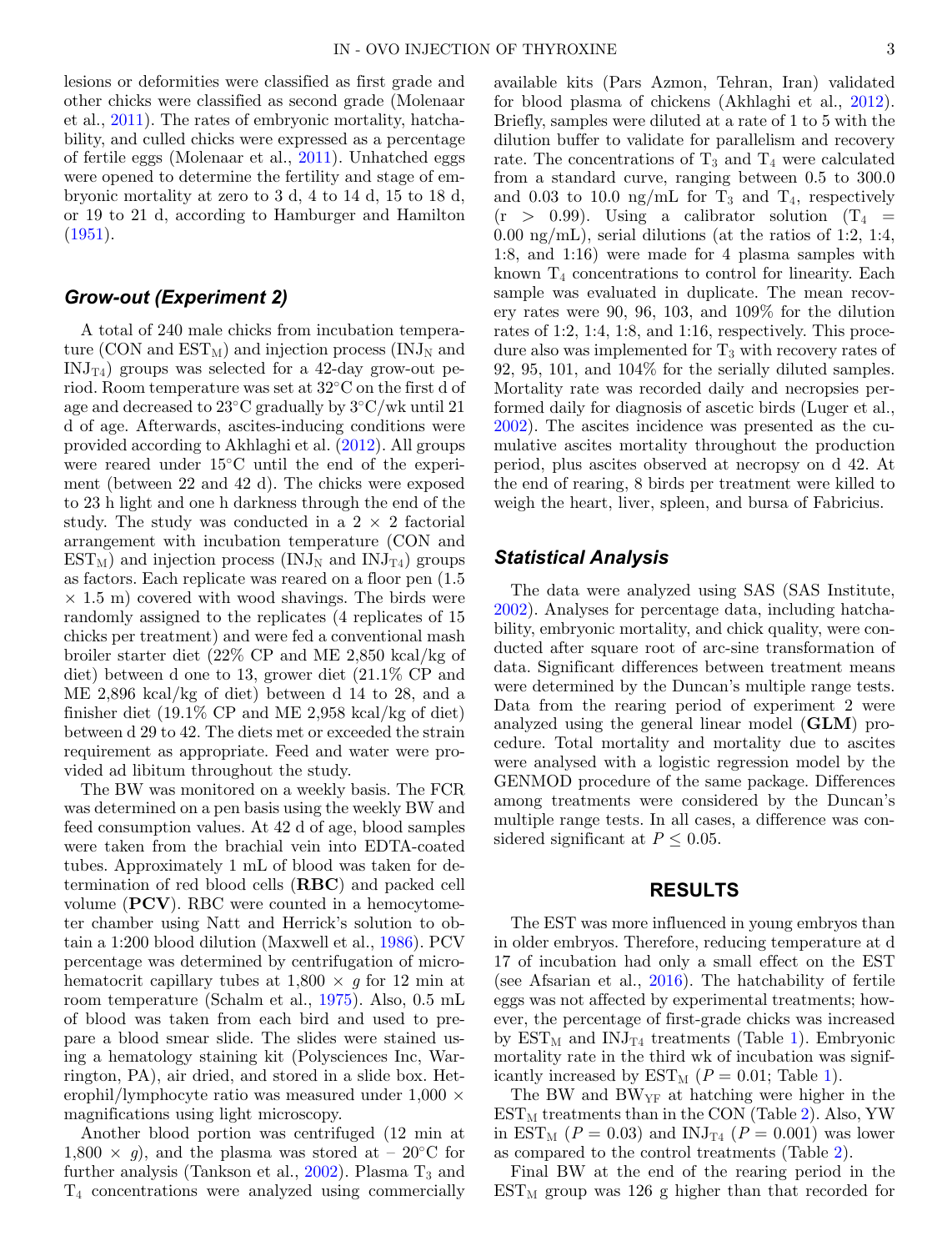<span id="page-3-0"></span>**Table 1.** Effects of eggshell temperature (EST) manipulations during incubation and in ovo injection of T4 on hatchability, chick quality, and embryonic mortality.<sup>1</sup>

| Item                           | Hatchability <sup>2</sup> | First-grade chicks <sup>2</sup> | Embryonic mortality $(d)^2$ |              |                   |                      |  |
|--------------------------------|---------------------------|---------------------------------|-----------------------------|--------------|-------------------|----------------------|--|
|                                |                           |                                 | $0$ to $-3$                 | $4$ to $-14$ | $15$ to $-18$     | $19 \text{ to } -21$ |  |
| <b>EST</b>                     |                           |                                 |                             |              |                   |                      |  |
| <b>CON</b>                     | 79.51                     | $78.42^{b}$                     | 5.60                        | 4.20         | 2.99 <sup>b</sup> | 7.79                 |  |
| $EST_{M}$                      | 80.89                     | $82.72^{\rm a}$                 | 5.14                        | 3.95         | 4.51 <sup>a</sup> | 5.50                 |  |
| SEM                            | 1.45                      | 0.27                            | 0.48                        | 0.46         | 0.42              | 1.02                 |  |
| INJ                            |                           |                                 |                             |              |                   |                      |  |
| $INJ_N$                        | 84.69                     | 79.03 <sup>b</sup>              | 4.61                        | 3.71         | 2.64              | 4.47                 |  |
| INJ <sub>P</sub>               | 78.12                     | $78.33^{b}$                     | 6.00                        | 5.12         | 3.75              | 7.00                 |  |
| $\text{INJ}_\text{w}$          | 79.25                     | 76.88 <sup>b</sup>              | 5.25                        | 2.87         | 3.87              | 8.75                 |  |
| INJ <sub>T4</sub>              | 78.75                     | $88.04^{\rm a}$                 | 5.62                        | 4.50         | 4.75              | 6.37                 |  |
| <b>SEM</b>                     | 2.04                      | 2.06                            | 0.67                        | 0.65         | 0.59              | 1.44                 |  |
| $EST \times INJ$               |                           |                                 |                             |              |                   |                      |  |
| $CON \times INJ_N$             | 84.05                     | 76.07                           | 4.66                        | 3.89         | 1.22              | 6.42                 |  |
| $CON \times INJ_{P}$           | 78.50                     | 77.05                           | 6.50                        | 4.75         | 3.25              | 7.00                 |  |
| $CON \times INJ_w$             | 79.75                     | 75.44                           | 5.25                        | 3.75         | 3.50              | 8.25                 |  |
| $CON \times INJ_{T4}$          | 76.25                     | 85.11                           | 6.00                        | 4.25         | 4.00              | 9.50                 |  |
| $EST_M \times INJ_N$           | 85.33                     | 82.00                           | 4.57                        | 3.54         | 4.05              | 2.51                 |  |
| $EST_M \times INJ_P$           | 77.75                     | 79.60                           | 5.50                        | 5.50         | 4.24              | 7.00                 |  |
| $EST_M \times INJ_w$           | 79.25                     | 78.32                           | 5.25                        | 2.00         | 4.25              | 9.25                 |  |
| $EST_M \times INJ_{T4}$        | 81.25                     | 90.96                           | 5.25                        | 4.75         | 5.50              | 3.25                 |  |
| <b>SEM</b>                     | 2.67                      | 2.91                            | 0.95                        | 0.93         | 0.83              | 2.03                 |  |
| Source of variation            |                           |                                 |                             |              |                   |                      |  |
| <b>EST</b>                     | 0.50                      | 0.05                            | 0.50                        | 0.75         | 0.01              | 0.12                 |  |
| IN.J                           | 0.10                      | 0.01                            | 0.52                        | 0.10         | 0.10              | 0.22                 |  |
| $\text{EST} \times \text{INJ}$ | 0.76                      | 0.07                            | 0.94                        | 0.53         | 0.61              | 0.26                 |  |

a,bWithin column for each effect, values with different superscripts differ significantly ( $P \le 0.05$ ). <sup>1</sup>CON = eggs incubated at 37.8◦C EST; EST<sub>M</sub> = eggs exposed to 15◦C for one h on d 11, 13, 15, and 17 of incubation;  $\text{INJ}_N$  = no injection;  $\text{INJ}_P$  = needle pricked;  $\text{INJ}_W$  = sterilized distilled waterinjection;  $\text{INJ}_{T4} = T_4$  injection. <sup>2</sup>As a percentage of fertile eggs.

<span id="page-3-1"></span>**Table 2.** Effects of eggshell temperature (EST) manipulations during incubation and in ovo injection of  $T_4$  on chick quality indices.<sup>1</sup>

| Item                    | $BW(g)^2$          | $BW_{YF}$ (g) <sup>2</sup> | $YW(%)^2$         |
|-------------------------|--------------------|----------------------------|-------------------|
| $_{\rm EST}$            |                    |                            |                   |
| <b>CON</b>              | 47.03 <sup>b</sup> | 38.59 <sup>b</sup>         | 8.68 <sup>a</sup> |
| $EST_{M}$               | $48.50^{\rm a}$    | $40.66^{\rm a}$            | $7.84^{b}$        |
| <b>SEM</b>              | 0.51               | 0.47                       | 0.27              |
| INJ                     |                    |                            |                   |
| $INJ_N$                 | 48.75              | 40.44                      | 8.69 <sup>a</sup> |
| INJ <sub>P</sub>        | 47.75              | 39.50                      | 8.80 <sup>a</sup> |
| $\text{INJ}_w$          | 47.18              | 38.81                      | $8.72^{\rm a}$    |
| INJ <sub>T4</sub>       | 47.37              | 39.75                      | 6.83 <sup>b</sup> |
| SEM                     | 0.73               | 0.67                       | 0.39              |
| $EST \times INJ$        |                    |                            |                   |
| $CON \times INJ_N$      | 47.50              | 38.62                      | 9.30              |
| $CON \times INJ_P$      | 47.12              | 38.25                      | 9.55              |
| $CON \times INJ_w$      | 47.25              | 38.62                      | 9.49              |
| $CON \times INJ_{T4}$   | 46.25              | 38.87                      | 6.39              |
| $EST_M \times INJ_N$    | 50.00              | 42.25                      | 8.10              |
| $EST_M \times INJ_P$    | 48.37              | 40.75                      | 8.05              |
| $EST_M \times INJ_w$    | 47.12              | 39.00                      | 7.60              |
| $EST_M \times INJ_{T4}$ | 48.50              | 40.62                      | 7.27              |
| <i>SEM</i>              | 1.03               | 0.95                       |                   |
| Source of variation     |                    |                            |                   |
| <b>EST</b>              | 0.05               | 0.03                       | 0.03              |
| IN.J                    | 0.44               | 0.40                       | 0.001             |
| $EST \times INJ$        | 0.57               | 0.38                       | 0.10              |

<sup>a,b</sup>Within column for each effect, values with different superscripts differ significantly ( $P \le 0.05$ ).

 ${}^{1}$ CON = egg incubated at 37.8°C EST; EST<sub>M</sub> = egg exposed to 15°C for one h on d 11, 13, 15, and 17 of incubation;  $\text{INJ}_N = \text{no injection};$ INJ<sub>P</sub> = needle pricked; INJ<sub>W</sub> = sterilized distilled water injection; INJ<sub>T4</sub> = T<sub>4</sub> injection.

 $2\text{BW} = \text{Body weight}; YW =$  relative weight of yolk sac;  $\text{BW}_{YF} = \text{yolk}$ free body weight.

the CON treatment group  $(P = 0.01;$  Table [3\)](#page-4-0). The FCR was decreased in the EST<sub>M</sub> ( $P = 0.05$ ) and INJ<sub>T4</sub>  $(P = 0.02)$  treatments as compared to the control treat-ments (Table [3\)](#page-4-0). Ascites mortality rate in the  $\text{EST}_{\text{M}}$  $(P = 0.01)$  and INJ<sub>T4</sub>  $(P = 0.05)$  treatments groups were 6.67 and 8.12 percent, respectively, being as low as that found in the CON groups (Table [3\)](#page-4-0).

Relative spleen weight was greater in the  $\text{EST}_{\text{M}}$  $(P = 0.03)$  and INJ<sub>T4</sub>  $(P = 0.01)$  than in the CON group treatments. Also, the number of lymphocytes in the  $EST_{M}$  group ( $P = 0.01$ ) and the number of heterophils in  $\text{INJ}_{\text{T4}}$  ( $P = 0.04$ ) were, respectively, increased and decreased, in comparison with the CON groups. Heterophil/lymphocyte ratio was lower in the  $\text{EST}_{\text{M}}$  ( $P =$ 0.02) and INJ<sub>T4</sub> ( $P = 0.03$ ) treatments (Table [4\)](#page-4-1).

Heart weight, RBC, PCV, and the plasma levels of T3 and T4 were lower in the  $EST_M$  and  $INJ_{T4}$  treatments than in the CON groups  $(P< 0.05;$  Table [5\)](#page-5-0).

#### **DISCUSSION**

The aim of the experiment was to determine the effects of eggshell temperature manipulation during incubation and in ovo injection of  $T_4$  on hatchability and chick quality on hatching d, as well as broiler performance and ascites incidence in later life. The manipulation of EST and in ovo injection of  $T_4$  exerts a positive effect on the development of organs and chick quality at the time of hatch. According to the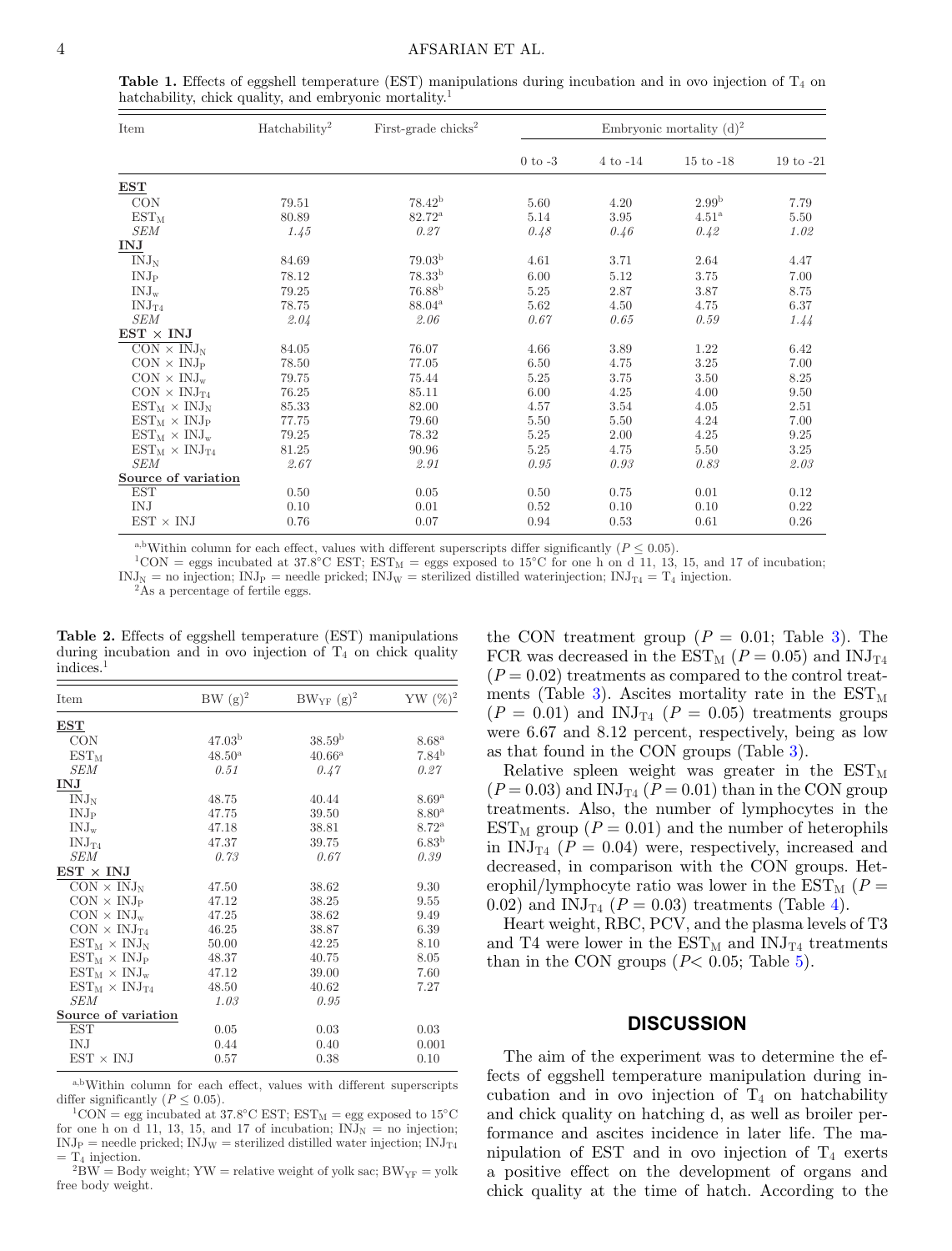#### IN - OVO INJECTION OF THYROXINE 5

| Item                    | $FI (g)^2$ | $BW(g)^2$       | FCR <sup>2</sup>  | Ascites mortality $(\%)$ | Overall mortality $(\%)$ |
|-------------------------|------------|-----------------|-------------------|--------------------------|--------------------------|
| <b>EST</b>              |            |                 |                   |                          |                          |
| $EST_{M}$               | 3986       | $2,090^{\rm a}$ | 1.91 <sup>b</sup> | 6.67 <sup>b</sup>        | 13.33                    |
| <b>CON</b>              | 3933       | $1.964^{\rm b}$ | $2.01^{\rm a}$    | $14.63^{\rm a}$          | 25.75                    |
| <b>INJ</b>              |            |                 |                   |                          |                          |
| INJ <sub>T4</sub>       | 3903       | 2061            | 1.90 <sup>b</sup> | 8.12 <sup>b</sup>        | 16.25                    |
| $INJ_N$                 | 4017       | 1993            | $2.02^{\rm a}$    | $13.17^{\rm a}$          | 22.83                    |
| <b>SEM</b>              | 47.32      | 29.02           | 0.031             | 1.68                     | 4.41                     |
| $EST \times INJ$        |            |                 |                   |                          |                          |
| $EST_M \times INJ_{T4}$ | 3963       | 2104            | 1.89              | 5.00                     | 10.00                    |
| $EST_M \times INJ_N$    | 4009       | 2077            | 1.93              | 8.33                     | 16.67                    |
| $CON \times INJ_{T4}$   | 3841       | 2018            | 1.91              | 11.25                    | 22.50                    |
| $EST_M \times INJ_N$    | 4024       | 1910            | 2.10              | 18.00                    | 29.00                    |
| <b>SEM</b>              | 66.91      | 41.04           | 0.044             | 2.38                     | 6.23                     |
| Source of variation     |            |                 |                   |                          |                          |
| <b>EST</b>              | 0.44       | 0.01            | 0.05              | 0.01                     | 0.07                     |
| IN.J                    | 0.11       | 0.12            | 0.02              | 0.05                     | 0.31                     |
| $EST \times INJ$        | 0.32       | 0.35            | 0.09              | 0.49                     | 0.99                     |

<span id="page-4-0"></span>**Table 3.** Effects of eggshell temperature (EST) manipulations during incubation and in ovo injection of T4 on growth performance and ascites mortality.1

<sup>a,b</sup>Within column for each effect, values with different superscripts differ significantly (*P* ≤ 0.05).<br><sup>1</sup>CON = egg incubated at 37.8°C EST; EST<sub>M</sub> = egg exposed to 15°C for one h on d 11, 13, 15, and 17 of incubation;

 ${}^{2}$ FI = feed intake; BW = body weight; FCR = feed conversion ratio.

<span id="page-4-1"></span>**Table 4.** Effects of eggshell temperature (EST) manipulations during incubation and in ovo injection of  $T_4$  on immune organ relative weight and immune cell count.<sup>1</sup>

| Item                    | Spleen $(\%)$      | Bursa of Fabricius $(\%)$ | Leukocyte $(\times 10^3)$ | $H (\%)^2$         | $L(\%)^2$       | $H/L^2$             |
|-------------------------|--------------------|---------------------------|---------------------------|--------------------|-----------------|---------------------|
| EST                     |                    |                           |                           |                    |                 |                     |
| $EST_M$                 | $0.159^{a}$        | 0.166                     | 28.11                     | 26.50              | $70.62^{\rm a}$ | 0.37 <sup>b</sup>   |
| <b>CON</b>              | 0.130 <sup>b</sup> | 0.151                     | 28.31                     | 27.62              | $68.25^{\rm b}$ | $0.40^{\mathrm{a}}$ |
| <b>INJ</b>              |                    |                           |                           |                    |                 |                     |
| INJ <sub>T4</sub>       | $0.161^{\rm a}$    | 0.165                     | 28.05                     | 26.12 <sup>b</sup> | 69.37           | 0.38 <sup>b</sup>   |
| $INJ_N$                 | $0.128^{b}$        | 0.153                     | 28.37                     | $28.00^{\rm a}$    | 69.50           | $0.40^{\rm a}$      |
| <b>SEM</b>              | 0.08               | 0.019                     | 0.71                      | 0.58               | 0.54            | 0.01                |
| $EST \times INJ$        |                    |                           |                           |                    |                 |                     |
| $EST_M \times INJ_{TA}$ | 0.165              | 0.185                     | 27.30                     | 26.00              | 70.00           | 0.37                |
| $EST_M \times INJ_N$    | 0.153              | 0.148                     | 28.92                     | 27.00              | 71.25           | 0.38                |
| $CON \times INJ_{T4}$   | 0.158              | 0.145                     | 28.80                     | 26.25              | 68.75           | 0.38                |
| $EST_M \times INJ_N$    | 0.103              | 0.158                     | 27.82                     | 29.00              | 67.75           | 0.43                |
| <b>SEM</b>              | 0.012              | 0.026                     | 1.00                      | 0.83               | 0.77            | 0.011               |
| Source of variation     |                    |                           |                           |                    |                 |                     |
| EST                     | 0.03               | 0.58                      | 0.84                      | 0.20               | 0.01            | 0.02                |
| IN.J                    | 0.01               | 0.64                      | 0.75                      | 0.04               | 0.87            | 0.03                |
| $EST \times INJ$        | 0.09               | 0.36                      | 0.22                      | 0.31               | 0.17            | 0.11                |

<sup>a,b</sup>Within column for each effect, values with different superscripts differ significantly (*P* ≤ 0.05).<br><sup>1</sup>CON = egg incubated at 37.8°C EST; EST<sub>M</sub> = egg exposed to 15°C for one h on d 11, 13, 15, and 17 of incubation;

 ${}^{2}H$  = Heterophil percentage; L = lymphocyte percentage; H/L = Heterophil/lymphocyte ratio.

literature[,](#page-4-0) the absorption of yolk sac contents to the abdominal cavity of the fetus occurs immediately before hatching and is influenced by the level of  $T_4$ hormone (Wilson and McNabb, [1997\)](#page-8-6). Gradual increase in the secretion of this hormone from the thyroid gland of the fetus stimulates growth and development of the fetus and provides an optimum condition for subsequent life, such as absorption of the yolk sac (McNabb, [2006\)](#page-7-20). Based on the results of the present study, the number of first-grade chicks was increased in  $\text{INJ}_{\text{T4}}$  group compared to the  $\text{INJ}_{\text{N}}$ . To the best of our knowledge, this is the first study investigating the effect of in ovo injection of  $T_4$  on chick quality—respectively, 88.04 vs. 79.03% for chickens in the  $\text{INJ}_{\text{T4}}$  and  $\text{INJ}_{\text{N}}$ groups.

According to results of this study,  $EST_M$  during incubation increased percentage of first-grade chicks. This result is in line with the studies proving the effectiveness of EST on yolk sac absorption and fetal development (Lourens et al., [2005,](#page-7-21) [2007;](#page-7-22) Maatjens et al., [2014\)](#page-7-23). The fetus is a poikilothermic organism and has limited ability to regulate its body temperature by means of increased or decreased heat production during incubation (Romjin and Lokhorst, [1955\)](#page-7-24). Therefore, metabolic rate of the fetus is mainly influenced by temperature (Maatjens et al., [2014\)](#page-7-23). It has been reported that the reduction in EST increases metabolic rate and heat production in the fetus (Afsarian et al., [2016\)](#page-6-0). Therefore, it can be speculated that the  $EST_M$  can improve the absorption of the yolk sac at the time of hatch.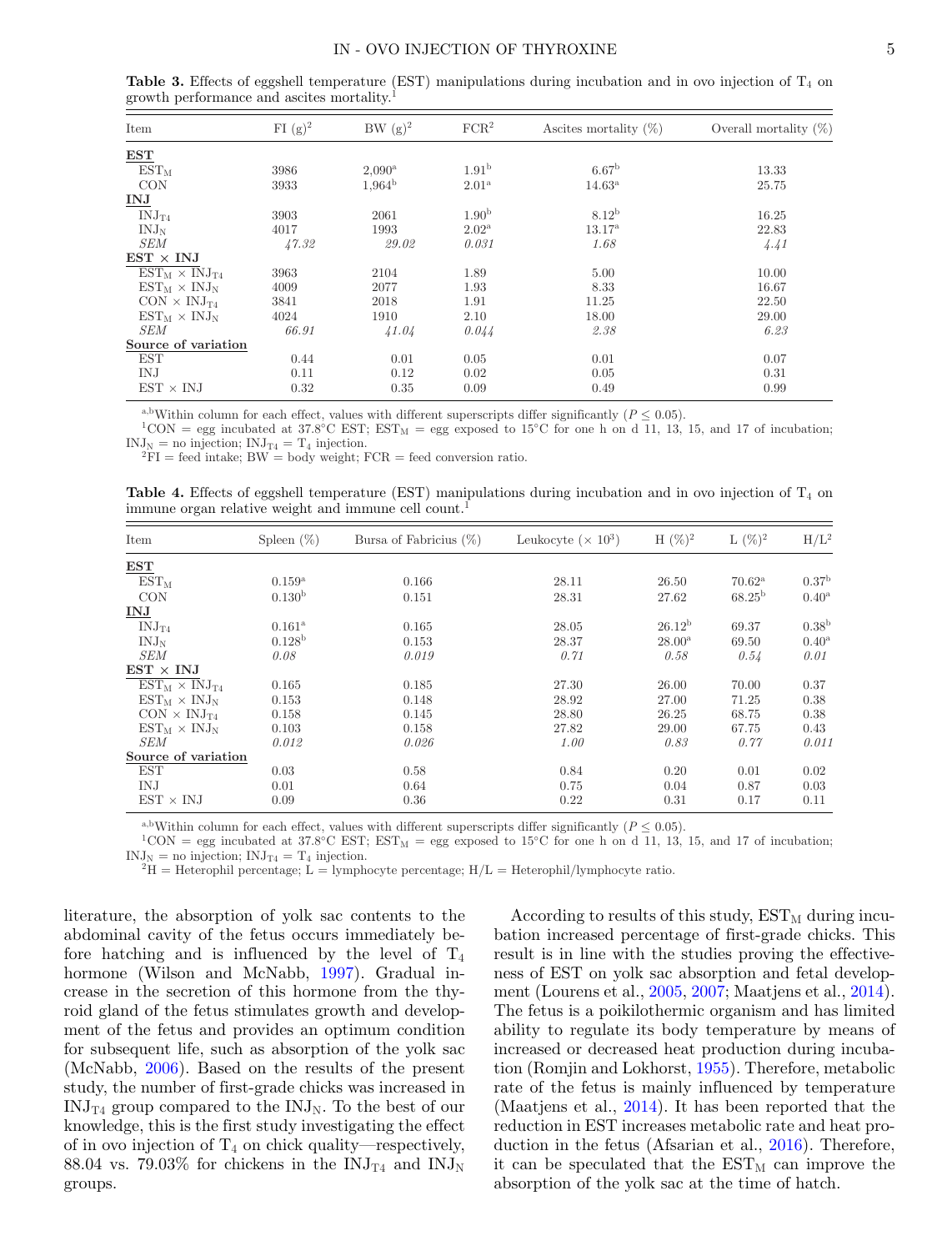<span id="page-5-0"></span>

|  |  | Table 5. Effects of eggshell temperature (EST) manipulations during incubation and in ovo injection of $T_4$ on |  |  |  |  |
|--|--|-----------------------------------------------------------------------------------------------------------------|--|--|--|--|
|  |  | visceral organs, RBC, PCV, and thyroid hormones status of broilers at 42 d of age.                              |  |  |  |  |

| Item                    | Heart $(\%)$    | Liver $(\%)$ | RBC ( $\times$ 10 <sup>6/<math>\mu</math></sup> L) | PCV $(\%)$         | $T_3$ $(nq/mL)$     | $T_4$ (ng/mL)     | $T_3/T_4$ |
|-------------------------|-----------------|--------------|----------------------------------------------------|--------------------|---------------------|-------------------|-----------|
| $_{\rm EST}$            |                 |              |                                                    |                    |                     |                   |           |
| $EST_M$                 | $0.553^{\rm b}$ | 2.47         | 2.36 <sup>b</sup>                                  | 29.90 <sup>b</sup> | $2.64^{\rm b}$      | 4.91 <sup>b</sup> | 0.55      |
| <b>CON</b>              | $0.609^{\rm a}$ | 2.50         | $2.52^{\rm a}$                                     | $32.35^{\rm a}$    | $3.60^{\rm a}$      | $6.28^{a}$        | 0.59      |
| <b>INJ</b>              |                 |              |                                                    |                    |                     |                   |           |
| INJ <sub>T4</sub>       | $0.555^{\rm b}$ | 2.48         | 2.36 <sup>b</sup>                                  | $30.25^{\rm b}$    | 2.80 <sup>b</sup>   | 4.89 <sup>b</sup> | 0.58      |
| $INJ_N$                 | $0.606^{\rm a}$ | 2.48         | $2.52^{\rm a}$                                     | $32.00^{\rm a}$    | $3.41^{\mathrm{a}}$ | 6.29 <sup>a</sup> | 0.55      |
| <b>SEM</b>              | 0.017           | 0.12         | 0.052                                              | 0.56               | 0.20                | 0.44              | 0.04      |
| $EST \times INJ$        |                 |              |                                                    |                    |                     |                   |           |
| $EST_M \times INJ_{T4}$ | 0.555           | 2.39         | 2.32                                               | 29.85              | 2.53                | 4.67              | 0.55      |
| $EST_M \times INJ_N$    | 0.550           | 2.54         | 2.40                                               | 29.95              | 2.74                | 5.14              | 0.54      |
| $CON \times INJ_{T4}$   | 0.555           | 2.57         | 2.41                                               | 30.65              | 3.06                | 5.12              | 0.62      |
| $EST_M \times INJ_N$    | 0.663           | 2.42         | 2.63                                               | 34.05              | 4.07                | 7.43              | 0.56      |
| <b>SEM</b>              | 0.017           | 0.17         | 0.074                                              | 0.80               | 0.28                | 0.62              | 0.06      |
| Source of variation     |                 |              |                                                    |                    |                     |                   |           |
| <b>EST</b>              | 0.04            | 0.88         | 0.05                                               | 0.01               | 0.01                | 0.05              | 0.46      |
| IN.J                    | 0.05            | 0.98         | 0.05                                               | 0.05               | 0.05                | 0.04              | 0.56      |
| $EST \times INJ$        | 0.04            | 0.41         | 0.40                                               | 0.06               | 0.18                | 0.17              | 0.70      |

a,bWithin column for each effect, values with different superscripts differ significantly ( $P \le 0.05$ ).<br><sup>1</sup>CON = egg incubated at 37.8°C EST; EST<sub>M</sub> = egg exposed to 15°C for one h on d 11, 13, 15, and 17 of incubation;

 $INJ_N =$  no injection;  $INJ_{T4} = T_4$  injection.

The incubation temperature affects organ development and chick quality at the time of hatch (Ipek et al., [2014\)](#page-7-25). It has been proved that the quality of day-old chickens is a prerequisite for the start of a successful breeding period and later chick performance (Willemsen et al.,  $2008$ ; Meijerhof,  $2009$ ). However, high BW<sub>YF</sub> is one of the most important indices in assessing chick quality (Lourens et al., [2005;](#page-7-21) Joseph et al., [2006;](#page-7-27) Maatjens et al., [2014\)](#page-7-23). In the present study, chickens in the  $EST_{M}$  group showed the highest BW and BW<sub>YF</sub> and the lowest YW on the d of hatch. This is in agreement with the results of previous studies (Joseph et al.,  $2006$ ; Yalçın et al.,  $2012$ ; Afsarian et al.,  $2016$ ), which concluded that the reduction in temperature during later stages of the incubation period decreases yolk sac weight and increases chick BW through positive effects on the fetus. It seems that decreased YW and increased BWYF at the time of hatch are associated with the establishment of a balance in energy expenditure for survival or the development of muscles and organs.

YW was decreased in the  $\text{INJ}_{\text{T4}}$  group compared to the  $\text{INJ}_\text{N}$  group. Generally, yolk sac consumption reaches 1 gr/d during the last 2 d of incubation due to a peak in  $T_4$  secretion (Noble, [1987\)](#page-7-28). It seems that 21% decrease in yolk sac weight at the time of hatch after in ovo injection of  $T_4$  is related to the increasing effect of this hormone on metabolism.

Changes in incubation temperature can influence the economic efficiency of the broiler breeding industry via affecting post-hatch performance (Lourens and van Middelkoop, [2000;](#page-7-29) Lourens et al., [2005\)](#page-7-21). At the end of the breeding period, chickens in the  $EST_M$  group weighed more than the CON group. Previous research showed that higher BW of chickens at the time of hatch affects slaughter weight, although this relationship seems uncertain (Tona et al., [2003](#page-8-9) and [2004\)](#page-8-10). Anyway, Shahir et al. [\(2012\)](#page-7-30) and Shinder et al. [\(2002,](#page-7-31) [2009\)](#page-7-32) reported that metabolism, feed consumption, and BW

can be influenced by thermal stimulation at the embryonic stage or the first wk of life. Thermal stimulation in the embryonic period can stimulate the hypothalamushypophysis-thyroid axis and increase fetal  $T_4$  secretion (McNabb, [2006](#page-7-20) and [2007\)](#page-7-33), which in turn regulates metabolic rate and affects development of organs, such as the intestine (Akhlaghi et al., [2013\)](#page-7-34). Some reports show that high levels of  $T_4$  in the embryonic period improve the absorptive capacity of the intestine (Van der Geyten et al., [2002;](#page-8-11) Akhlaghi et al., [2013\)](#page-7-34). In addition, Afsarian et al. [\(2016\)](#page-6-0) reported that administration of periodical low EST during incubation prevents later increase in thyroid hormone levels in broiler chickens kept in cold conditions. Therefore, the lack of changes in metabolic rate of a bird exposed to cold weather improves its performance under cold stress. FCR was improved in the  $\text{INJ}_{\text{T4}}$  group compared to the  $INJ<sub>N</sub>$  group, which may be associated with development of the intestine at the time of hatch (Wasan et al., [2005;](#page-8-12) Molenaar et al., [2011;](#page-7-7) Akhlaghi et al., [2013\)](#page-7-34). Palo et al. [\(1995\)](#page-7-35) reported that the development of the gastrointestinal tract has a major role in the growth of broilers during the post-hatch period. As a product of intestinal deiodination of  $T_4$ ,  $T_3$  plays an important role in differentiation of the intestine during the last wk of incubation (Van der Geyten et al., [2002\)](#page-8-11). In ovo injection of  $T_4$  can increase  $T_3$  production and thus improve differentiation and development of the intestine. Therefore, the improved absorptive performance of the intestine and bird yield can be expected.

Ascites is the main cause of mortality in broiler breeding units throughout the world (Wideman and French, [2000;](#page-8-13) Akhlaghi et al., [2012\)](#page-7-5). Low temperature and high growth rate during the breeding period are major underlying factors for the incidence of the ascites due to their increasing effect on metabolic rate and oxygen demand (Wideman, [2001;](#page-8-14) Baghbanzadeh and Decuypere, [2008\)](#page-7-6). Therefore, we decreased the ambient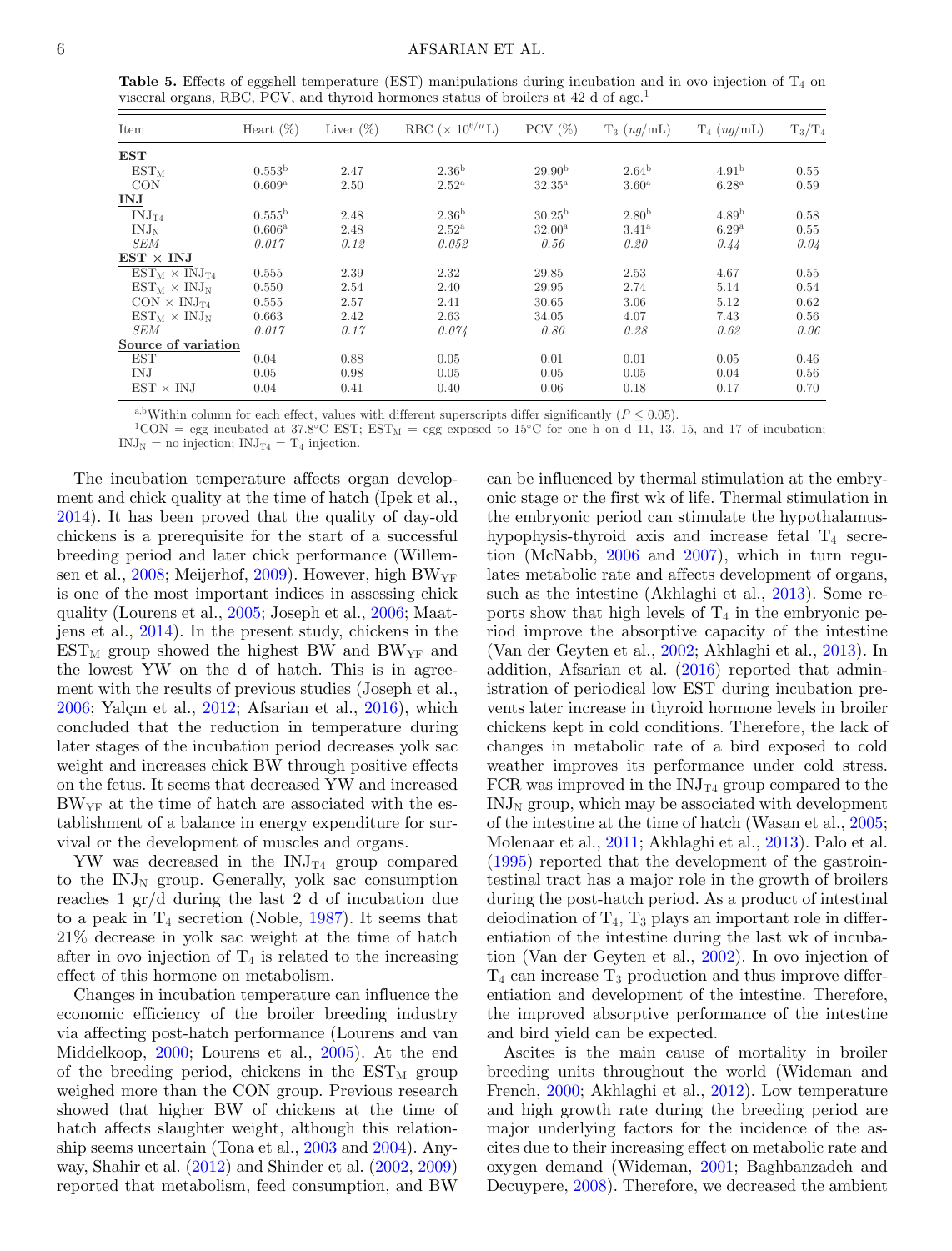temperature in order to induce ascites in the present study. Ascites-induced mortalities were reduced in the  $EST_{M}$  group compared to the CON, which was consistent with the results of Shahir et al. [\(2012\)](#page-7-30) and Shinder et al. [\(2011\)](#page-7-36), who reported decreased ascites-induced losses in chicks exposed to cold conditions in the embryonic stage or early stages of the breeding period. Lower incidence of ascites in the  $\text{EST}_{\text{M}}$  group can be associated with metabolism of thyroid hormones in birds under cold stress (Afsarian et al., [2016\)](#page-6-0). These researchers reported that a periodical low EST during incubation prevents elevation of thyroid hormone levels in broilers exposed to lower environmental temperatures. Therefore, the lack of an increase in thyroid hormone concentration can prevent ascites.

Also, according to the results of the present study, ascites-induced mortalities were decreased in the  $\text{INJ}_{\text{T4}}$ group compared to the  $\text{INJ}_N$ . This can be related to the effect of thyroid hormones on the development of the vascular system and increased efficiency of  $O_2$  and  $CO_2$ exchange. Wittmann et al. [\(1983\)](#page-8-15) reported that the thyroid hormone is necessary for the maturity of the lungs in birds. In addition, Van der Geyten et al. [\(2002\)](#page-8-11) reported that the production of  $T_3$  through deiodination of  $T_4$  in the lungs affects the cardiovascular system. Therefore, it appears that in ovo injection of  $T_4$  leads to optimal maturation of the respiratory and cardiovascular systems in broiler chickens. However, further research is needed to confirm this hypothesis.

According to the results of this study, the relative weight of the spleen and the percentage of lymphocytes were higher in the  $EST_M$  group than the CON group. This finding contradicts that of Santin et al. [\(2003\)](#page-7-37), who suggested that changing the incubation temperature did not affect immune responses. The difference found in these 2 experiments may be attributed to duration of exposure to cold, degree of cold stress, or the genetic background of the birds.

The increase in the relative weight of the spleen in birds of the  $\text{INJ}_{\text{T4}}$  group might be due to the reduction in stressful factors such as temperature change or stock density during the breeding period, since these factors increase secretion of corticosteroids from the adrenal glands. These compounds can decrease relative weight of the thymus and spleen, cell proliferation factor, and interleukin II (Siegel and Latimer, [1984\)](#page-8-16). Therefore, it seems that the use of  $T_4$  during the embryonic stage reduces stress and increases resistance of the birds to stress under cold conditions in later life. Also, the number of heterophils was decreased in the  $\text{INJ}_{\text{T4}}$  group compared to the  $\text{INJ}_\text{N}$ . Siegel and Latimer [\(1984\)](#page-8-16) found that the increase in corticosteroid secretion from the adrenal gland increased the number of heterophils and lymphocytes. Therefore, the reduction in heterophils in the  $\text{INJ}_{\text{T4}}$  group can be associated with changes in secretion of these hormones.

The heterophile/lymphocyte ratio is an appropriate index of stress in broiler chickens (Puvadolpirod and Thaxton, [2000\)](#page-7-38). Therefore, a lower heterophile/ lymphocyte ratio in the  $\text{EST}_{M}$  and  $\text{INJ}_{T4}$  groups is indicative of resistance to reduction or changes in temperature among these birds and that these birds may not sense reduction in ambient temperature.

In the present study, relative weight of the heart, RBC count and PCV were lower in the  $EST_M$  group compared to the CON group. Yahav et al. [\(1997\)](#page-8-17), Balog et al. [\(2003\)](#page-7-39), Kamely et al. [\(2015\)](#page-7-40) and Julian [\(1987\)](#page-7-41) reported a direct relationship between reduction in temperature and increased relative weight of the heart and viscosity of blood. Generally, with the exposure of chickens to low temperatures, the demand for oxygen increases over 185% (Gleeson, [1986\)](#page-7-42). Therefore, heart rate enhances in order to increase cardiac output and to compensate for the shortage of oxygen in tissues, leading to elevated heart muscle weight. On the other hand, erythropoiesis increases to control hypoxia and subsequently increases the number of RBC, resulting in lower oxygen delivery and increased blood viscosity (Rajani et al., [2011\)](#page-7-43). Since birds did not sense the reduction in ambient temperature in the present study, we did not observe any increase in heart relative weigh, RBC, or PCV.

Relative weight of the heart, RBC, and PCV were decreased in  $\text{INJ}_{\text{T4}}$  group compared to the  $\text{INJ}_{\text{N}}$ , which was consistent with the result obtained by Luger et al. [\(2002\)](#page-7-13), who reported decreased hematocrit and RBC in chickens receiving  $T_4$  and kept in cold conditions. This may be related to the effect of  $T_4$  on the development of the lungs in the embryonic stage.

The results of the present experiment showed that levels of T3 and T4 in chickens in the CON group were higher, compared to the  $\text{EST}_{\text{M}}$  group. This finding was consistent with the result obtained by Shahir et al. [\(2012\)](#page-7-30), who reported that cold conditioning of broiler chicks decreased the circulatory T3 concentration.

In the present study, the level of thyroid hormones was lower in the  $\text{INJ}_{\text{T4}}$  group than the  $\text{INJ}_{\text{N}}$ . Generally, thyroid hormones influence heat-sensing neurons of the hypothalamus in the embryonic stage and alter the sensitivity of these neurons to temperature changes during the rearing period (McNabb, [2006,](#page-7-20) [2007\)](#page-7-33). Therefore, it can be speculated that the use of an exogenous  $T_4$  in the embryonic stage can influence this process, and environmental temperature reduction does not change the secretion of thyroid hormones in chickens of the  $\text{INJ}_{\text{T4}}$ group.

In conclusion, the results of the present study showed that the manipulation of EST on d 11, 13, 15, and 17 of incubation as well as in ovo injection of  $T_4$  influence chick quality and performance during the breeding period.

### **REFERENCES**

<span id="page-6-0"></span>Afsarian, O., M. H. Shahir, A. Akhlaghi, H. Lotfolahian, A. Hoseini, and A. Lourens. 2016. Periodical low eggshell temperatures during incubation and post hatch dietary arginine supplementation: Effects on performance and cold tolerance acquisition in broilers. Poult. Sci. 95:2427–2434.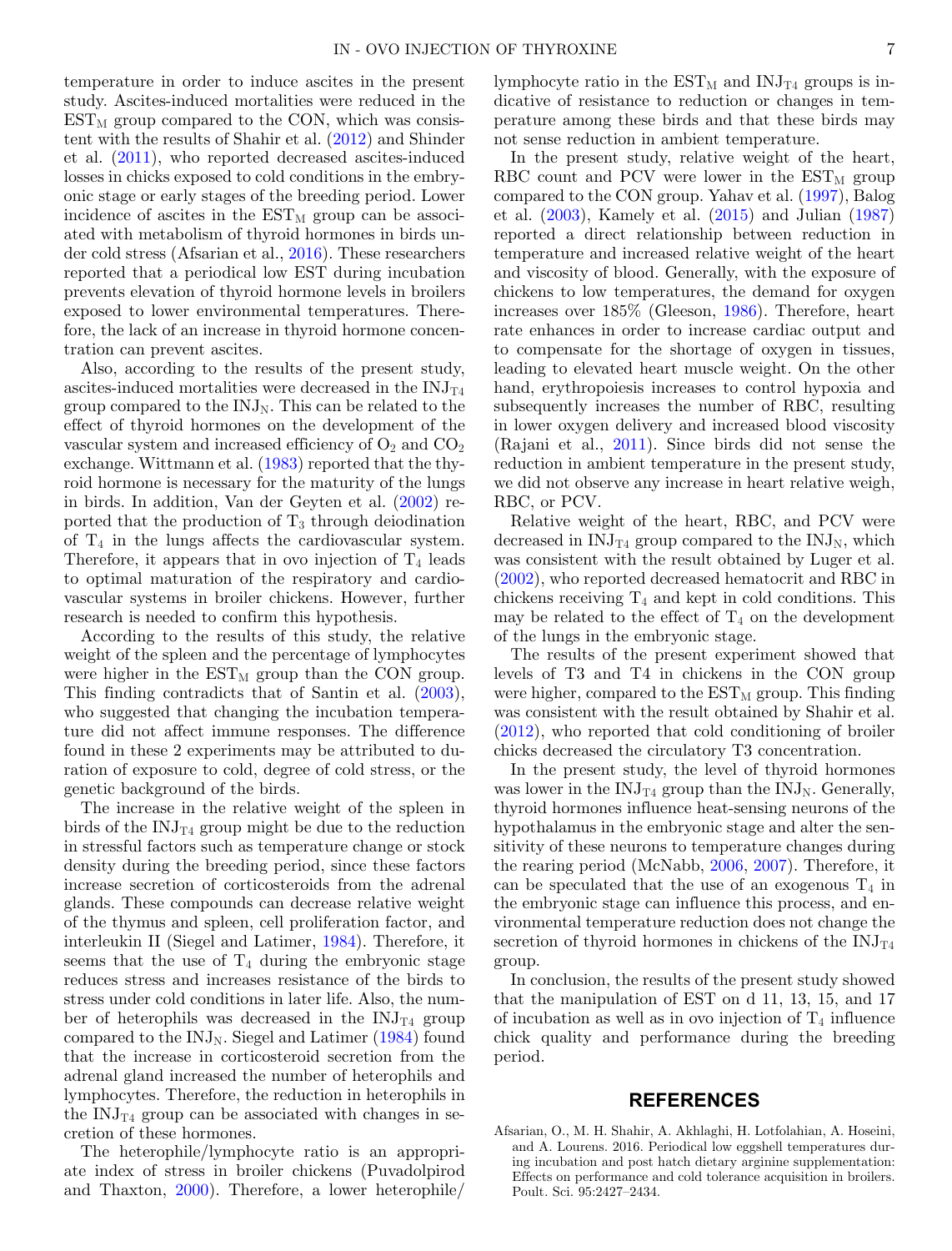- <span id="page-7-5"></span>Akhlaghi, A., M. J. Zamiri, A. Zare Shahneh, Y. Jafari Ahangari, A. NejatiJavaremi, G. Rahimi Mianji, M. R. Mollasalehi, H. Shojaie, A. A. Akhlaghi, H. Deldar, H. Atashi, Z. Ansari Pirsaraei, and M. Zhandi. 2012. Maternal hyperthyroidism is associated with a decreased incidence of cold-induced ascites in broiler chickens. Poult. Sci. 91:1165–1172.
- <span id="page-7-34"></span>Akhlaghi, A., M. J. Zamiri, Y. Jafari Ahangari, M. R. Mollasalehi, H. Shojaie, H. Atashi, B. Navidshad, A. A. Akhlaghi, and M. Dadpasand. 2013. Growth performance and intestinal morphology in broiler chickens produced from hyperthyroid breeder hens. Anim. Prod. Sci. 53:1046–1051.
- <span id="page-7-6"></span>Baghbanzadeh, A., and E. Decuypere. 2008. Ascites syndrome in broilers: Physiological and nutritional perspectives. Avian. Pathol. 37:117–126.
- <span id="page-7-39"></span>Balog, J. M., B. D. Kidd, W. E. Huff, G. R. Huff, N. C. Rath, and N. B. Anthony. 2003. Effect of cold stress on broilers selected for resistance or susceptibility to ascites syndrome. Poult. Sci. 82:1383–1387.
- <span id="page-7-11"></span>Bobek, S., M. Jastrzebski, and M. Pietras. 1977. Age-related changes in oxygen consumption and plasma thyroid hormone concentration in the young chicken. Gen. Comp. Endocrinol. 31:169–174.
- <span id="page-7-10"></span>Buys, N., J. Buyse, M. Hassanzadeh-Ladmakhi, and E. Decuypere. 1998. Intermittent lighting reduces the incidence of ascites in broilers: An interaction with protein content of feed on performance and the endocrine system. Poult. Sci. 77:54–61.
- <span id="page-7-1"></span>Currie, R. J. W. 1999. Ascites in poultry: Recent investigations. Avian Pathol. 28:313–326.
- <span id="page-7-15"></span>Ebrahimi, M. R., Y. JafariAhangari, M. J. Zamiri, A. Akhlaghi, and H. Atashi. 2012. Doespreincubational in ovo injection of buffers or antioxidants improve the quality and hatchability in long-term stored eggs? Poult. Sci. 91:2970–2976
- <span id="page-7-14"></span>Ernst, R. A., F. A. Bradley, U. K. Abbott, and R. M. Craig. 2004. Egg candling and breakout analysis for hatchery quality assurance and analysis of poor hatches. University of California, Division of Agriculture and Natural Resources.pub. 8134.
- <span id="page-7-4"></span>Geng, A. L., Y. M. Guo, and Y. Yang. 2004. Reduction of ascites mortality in broilers by coenzyme Q10. Poult. Sci. 83:1587–1593.
- <span id="page-7-42"></span>Gleeson, M. 1986. Respiratory adjustments of the unanaesthetizedchicken*Gallus domesticus*to elevated metabolism elicited by 2, 4 dinitrophenol or cold exposure. Comp. Biochem. Physiol. 83:283– 289.
- <span id="page-7-16"></span>Hamburger, V., and H. L. Hamilton. 1951. A series of normal stages in the development of the chick embryo. J. Morphol. 88:49–92.
- <span id="page-7-8"></span>Hulet, R., G. Gladys, D. Hill, R. Meijerhof, and T. El-Shiekh.2007. Influence of eggshell embryonic incubation temperature and broiler breeder flock age on posthatch growth and performance and carcass characteristics. Poult. Sci. 86:408–412.
- <span id="page-7-25"></span>Ipek, A., U. Sahan, S. C. Baycan, and A. Sozcu. 2014. The effects of different eggshell temperatures on embryonic development, hatchability, chick quality and first week broiler performance. Poult. Sci. 93:464–472.
- <span id="page-7-27"></span>Joseph, N. S., A. Lourens, and E. T. Moran, Jr. 2006. The effects of suboptimal eggshell temperature during incubation on broiler chickquality, live performance, and further processing yield. Poult. Sci. 85:932–938.
- <span id="page-7-41"></span>Julian, R. J. 1987. The effect of increased sodium in the drinking water on right ventricular hypertrophy, right ventricular failure and ascites in broiler chickens. Avian Pathol. 16:61–71.
- <span id="page-7-0"></span>Julian, R. J. 1993. Ascites in poultry. Avian Pathol. 22:419–454.
- <span id="page-7-40"></span>Kamely, M., M. A. KarimiTorshizi, and S. Rahimi. 2015. Incidence of ascites syndrome and related hematological response in short term feed-restricted broilers raised at low ambient temperature. Poult. Sci. 94:2247–2256.
- <span id="page-7-9"></span>Leksrisompong, N., H. Romero-Sanchez, P. W. Plumstead, K. E. Brannan, and J. Brake. 2007. Broiler incubation. 1. Effect of elevated temperature during late incubation on body weight and organs of chicks. Poult. Sci. 86:2685–2691.
- <span id="page-7-29"></span>Lourens, A., and J. H. Van Middelkoop. 2000. Embryo temperature affects hatchability and grow-outperformance of broilers. Avian Poult. Biol. Rev. 11:299–301.
- <span id="page-7-22"></span>Lourens, A., H. V. D. Brand, M. J. W. Heetkamp, R. Meijerhof, and B. Kemp. 2007. Effects of eggshell temperature and oxygen concentration centration on embryo growth and metabolism during incubation. Poult. Sci. 86:2194–2199.
- <span id="page-7-21"></span>Lourens, A., H. V. D. Brand, R. Meijerhof, and B. Kemp. 2005. Effect of eggshell temperature during incubation on embryo development, hatchability, and post-hatch development. Poult. Sci. 84:914–920.
- <span id="page-7-13"></span>Luger, D., D. Shinder, and S. Yahav. 2002. Hyper- or hypothyroidism: Its association with the development of ascites syndrome in fast growing chickens. Gen. Comp. Endocrinol. 127: 293–299.
- <span id="page-7-12"></span>Luger, D., D. Shinder, V. Rzepakovsky, M. Rusal, and S. Yahav. 2001. Association between weight gain, blood parameters, and thyroid hormones and the development of ascites syndrome in broiler chickens. Poult. Sci. 80:965–971.
- <span id="page-7-23"></span>Maatjens, C. M., I. A. M. Reijrink, R. Molenaar, C. W. Pol, B. Kemp, and H. van den Brand. 2014. Temperature and CO2 during the hatching phase. I. Effects on chick quality and organ development. Poult. Sci. 93:645–654.
- <span id="page-7-17"></span>Maxwell, M. H., G. W. Robertson, and S. Spence. 1986. Studies on ascites syndrome in young broilers. I. Haematology and pathology. Avian Pathol. 15:511–524.
- <span id="page-7-20"></span>McNabb, F. M. A. 2006. Avian thyroid development and adaptive plasticity. Gen. Comp. Endocrinol. 147:93–101.
- <span id="page-7-33"></span>McNabb, F. M. A. 2007. The hypothalamic-pituitary-thyroid (HPT) axis in birds and its role in bird development and reproduction. Crit. Rev. Toxicol. 37:163–193.
- <span id="page-7-26"></span>Meijerhof, R. 2009. Incubation principles: What does the embryo expect from us?. In Proccedings of 20th Annual Australian Poultry Science Symposium, 9–11 February 2009, Sidney, Australia, pp. 106–111.
- <span id="page-7-7"></span>Molenaar, R., R. Hulet, R. Meijerhof, C. M. Maatjens, B. Kemp, and H. V. D. Brand. 2011. High eggshell temperatures during incubation decrease growth performance and increase the incidence of ascites in broiler chickens. Poult. Sci. 90:624–632.
- <span id="page-7-28"></span>Noble, R. C. 1987. Lipid metabolism in the chick embryo: Some recent ideas. J. Exp. Zool. Suppl. 1:65–73.
- <span id="page-7-3"></span>Ocampo, L., U. Cortez, H. Sumano, and E. Avila. 1998. Use of low doses of clenbuterol to reduce incidence of ascites syndrome in broilers. Poult. Sci. 77:1297–1299.
- <span id="page-7-35"></span>Palo, P. E., J. L. Sell, F. J. Piquer, L. Vilaseea, and M. F. Soto Salanova. 1995. Effect of early nutrient restriction on broiler chickens performance and digestive enzyme activities. Poult. Sci. 74:1470–1483.
- <span id="page-7-2"></span>Pavlidis, H. O., J. M. Balog, L. K. Stamps, J. D. Hughes, W. E. Huff, and N. B. Anthony. 2007. Divergent selection for ascitesincidence in chickens. Poult. Sci. 86:2517–2529.
- <span id="page-7-38"></span>Puvadolpirod, S., and J. P. Thaxton. 2000. Model of physiological stress in chickens 3. Temporal patterns of response. Poult. Sci. 79:377–382.
- <span id="page-7-43"></span>Rajani, J., M. A. KarimiTorshizi, and S. Rahimi. 2011. Control of ascites mortality and improved performance and meat shelf-life in broilers using feed adjuncts with presumed antioxidant activity. Anim. Feed Sci. Tech. 170:239–245.
- <span id="page-7-24"></span>Romjin, C., and W. Lokhorst. 1955. Chemical heat regulation in the chick embryo. Poult. Sci. 34:649–654.
- <span id="page-7-37"></span>Santin, E., A. Maiorka, W. J. C. Polveiro, A. C. Paulillo Laurentiz, S. A. Borges, and A. V. Fischer da Silva. 2003. Effect of environmental temperature on immune response of broilers. J. Appl. Poult. Res. 12:247–250.
- <span id="page-7-19"></span>SAS Institute Inc. 2002. JMP User's Guide. Version 5. SAS Institute. Inc., Cary, NC.
- <span id="page-7-18"></span>Schalm, O. W., N. C. Jain, and E. J. Caroll. 1975. Veterinary Haematology, 3rd Ed. Pages 15–81, Lea and Febiger, Philadelphia.
- <span id="page-7-30"></span>Shahir, M. H., S. Dilmagani, and B. Tzschentke. 2012. Early-age cold conditioning of broilers: Effects of timing and temperature. Br. Poult. Sci. 53:538–544.
- <span id="page-7-31"></span>Shinder, D., D. Luger, M. Rusal, V. Rzepakovsky, V. Bresler, and S. Yahav. 2002. Early age cold conditioning in broiler chickens (Gallus domesticus): Thermo-tolerance and growth responses. J. Therm. Biol. 27:517–523.
- <span id="page-7-32"></span>Shinder, D., M. Rusal, M. Giloh, and S. Yahav. 2009. Effect of repetitive acute cold exposures during the last phase of broiler embryogenesison cold resistance through the life span. Poult. Sci. 88:636–646.
- <span id="page-7-36"></span>Shinder, D., M. Rusal, M. Giloh, S. Druyan, Y. Piestun, and S. Yahav. 2011. Improvement of cold resistance and performance of